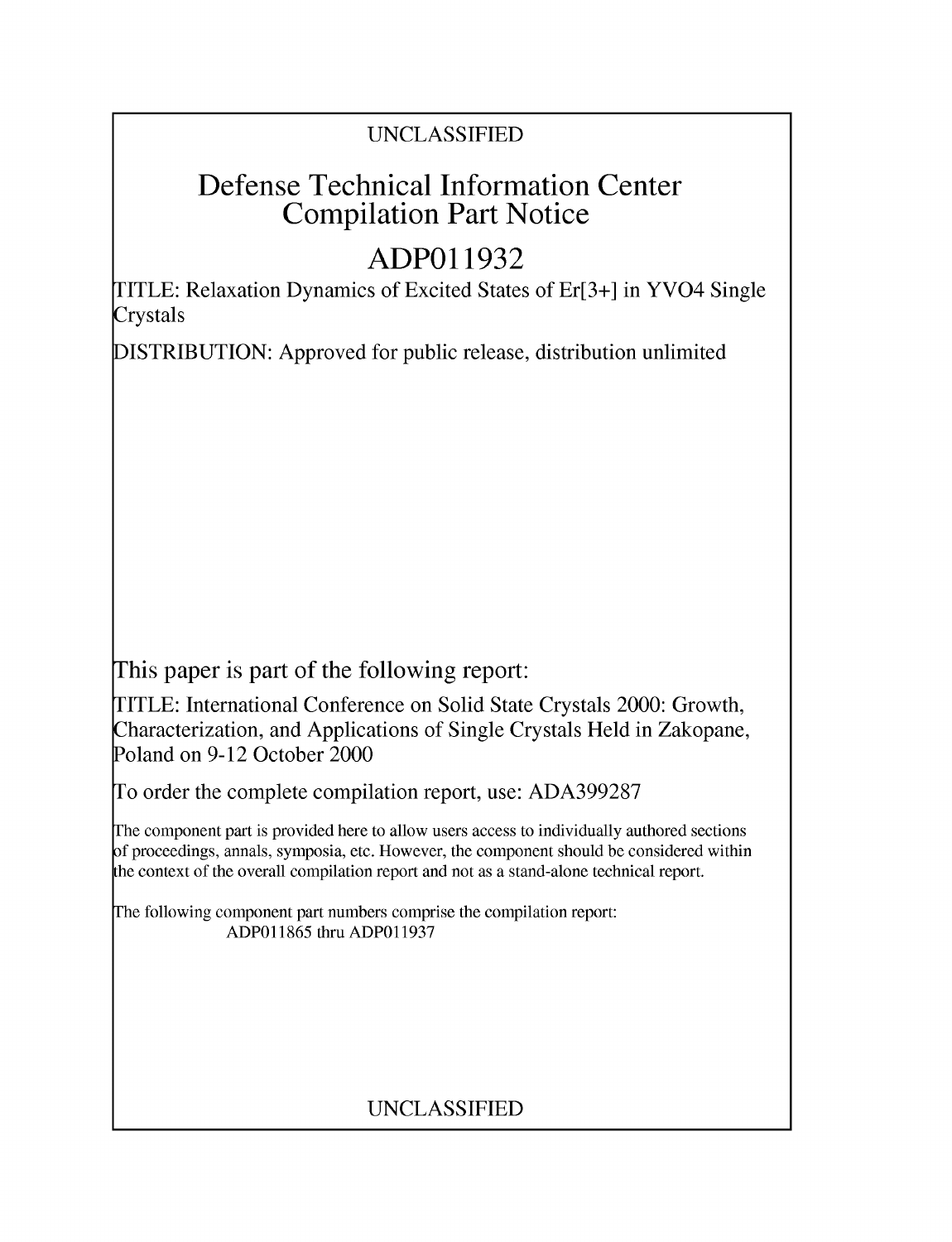### Relaxation dynamics of excited states of  $Er<sup>3+</sup>$  in  $\text{YVO}_4$  single crystals

S.Gołąb<sup>a</sup>, G.Dominiak-Dzik<sup>a</sup>, P.Solarz<sup>a</sup>, T.Łukasiewicz<sup>b</sup>, M.Świrkowicz<sup>b</sup>, I. Sokólska<sup>a</sup>, W.Ryba-Romanowski<sup>a</sup>

a Institute of Low Temperature and Structure Research, Polish Academy of Sciences, Ok6lna 2 Street, 50-950 Wroclaw, Poland <sup>b</sup> Institute of Electronic Materials Technology, Wólczyńska 133 Street, 01-919 Warsaw, Poland

#### ABSTRACT

Crystals of Er:YVO4 were grown by Czochralski method. Uniformly doped and good quality crystals have been obtained. The lifetimes of the <sup>4</sup>S<sub>3/2</sub>, and the luminescence dynamics were studied as a function of temperature in the region 5–500K. The green luminescence around 550 nm has been observed in excitation by the Ti:sapphire laser into  ${}^{4}I_{11/2}$  level. The excitation spectrum recorded for <sup>4</sup>S<sub>3/2</sub> has been compared with absorption cross section spectrum and calculated ESA spectrum for  ${}^4I_{11/2}$  + $F_{7/2}$  transition. The contribution of ESA process in upconversion phenomenon under excitation into  ${}^4I_{11/2}$ has been assessed. The emission cross- section and the gain coefficient for  ${}^4I_{13/2} - {}^4I_{15/2}$  transition of  $Er^{3+}$  in YVO<sub>4</sub> have been calculated.

Keywords: Er:YVO<sub>4</sub> crystals, absorption spectrum, green luminescence, doping.

#### **1. INTRODUCTION**

In the last few years  $Er^{3+}$  doped YVO<sub>4</sub> has been considered as a potential laser material in the IR spectral region<sup>1</sup>. However that real potential strongly depends on the relaxation dynamics of excited states to lower states and upconversion processes. For Er:YVO<sub>4</sub> the ESA and SE cross-section spectra for  ${}^{4}I_{13/2}$  $-{}^{4}I_{15/2}$  the transition do not overlap <sup>2</sup>. Accordingly, losses of radiation by ESA at potential laser transition should be negligible but no laser emission of  $Er^{3+}$ :YVO<sub>4</sub> has been observed yet. The absorption spectra, emission spectra and fluorescence dynamics of  $Er^{3+}$ :YVO<sub>4</sub> have been reported<sup>3</sup>. Upconverted green luminescence has been observed by excitation into  ${}^4F_{9/2}$ ,  ${}^4I_{9/2}$  and  ${}^4I_{11/2}$  <sup>1</sup>. The absorption cross-section ( $\sigma_{ESA}$ ) from  ${}^4I_{13/2}$ level of Er:YVO<sub>4</sub> have been determined experimentally <sup>3</sup>. In this study, the temperature dependence of <sup>4</sup>S<sub>3/2</sub> decay in the range 5-500K was investigated and compared with predictions of multiphonon relaxation model. The contribution of ESA process to the upconversion phenomenon under excitation into  $^{4}I_{11/2}$  was considered. The emission cross- section and the gain coefficient for  ${}^4I_{13/2} - {}^4I_{15/2}$  transition of  $Er^{3+}$  in YVO<sub>4</sub> were calculated.

#### 2. EXPERIMENTAL

Crystals of Er:YVO<sub>4</sub> were grown by Czochralski method. Uniformly doped and good quality crystals have been obtained. The concentration of **Er?'** in the crystals studied was 0.5, 2, and 4 at **%.** Absorption spectra were measured with a Varian model 2300 absorption spectrophotometer. The sample luminescence was exited by a Ti:sapphire laser emitting at 970 nm or by Continuum OPO model Surelite I pumped by third harmonic of Nd:YAG laser and dispersed by Im double grating monochromator, detected by photomultiplier or InSb detector and analysed by a Stanford Model SRS 250 Boxcar integrator. In luminescence decay measurements a digital oscilloscope Tektronix model TDS 3052 has been used. For low temperature measurements, the samples were mounted in Oxford Model CF 1204 continuous flow liquid helium cryostat equipped with a temperature controller.

### **3. RESULTS AND DISCUSSION**

Room temperature absorption spectrum of  $Er^3$  ions on YVO<sub>4</sub> is shown in Fig.1. The observed absorption lines are not fully resolved and inhomogeneously broadened.

intl. Conference on Solid State Crystals 2000: Growth, Characterization, and Applications 380 of Single Crystals, Antoni Rogaski, Krzysztof Adamiec, Pawel Madejczyk, Editors, Proceedings of SPIE Vol. 4412 (2001) © 2001 SPIE **.** 0277-786X/01/\$15.00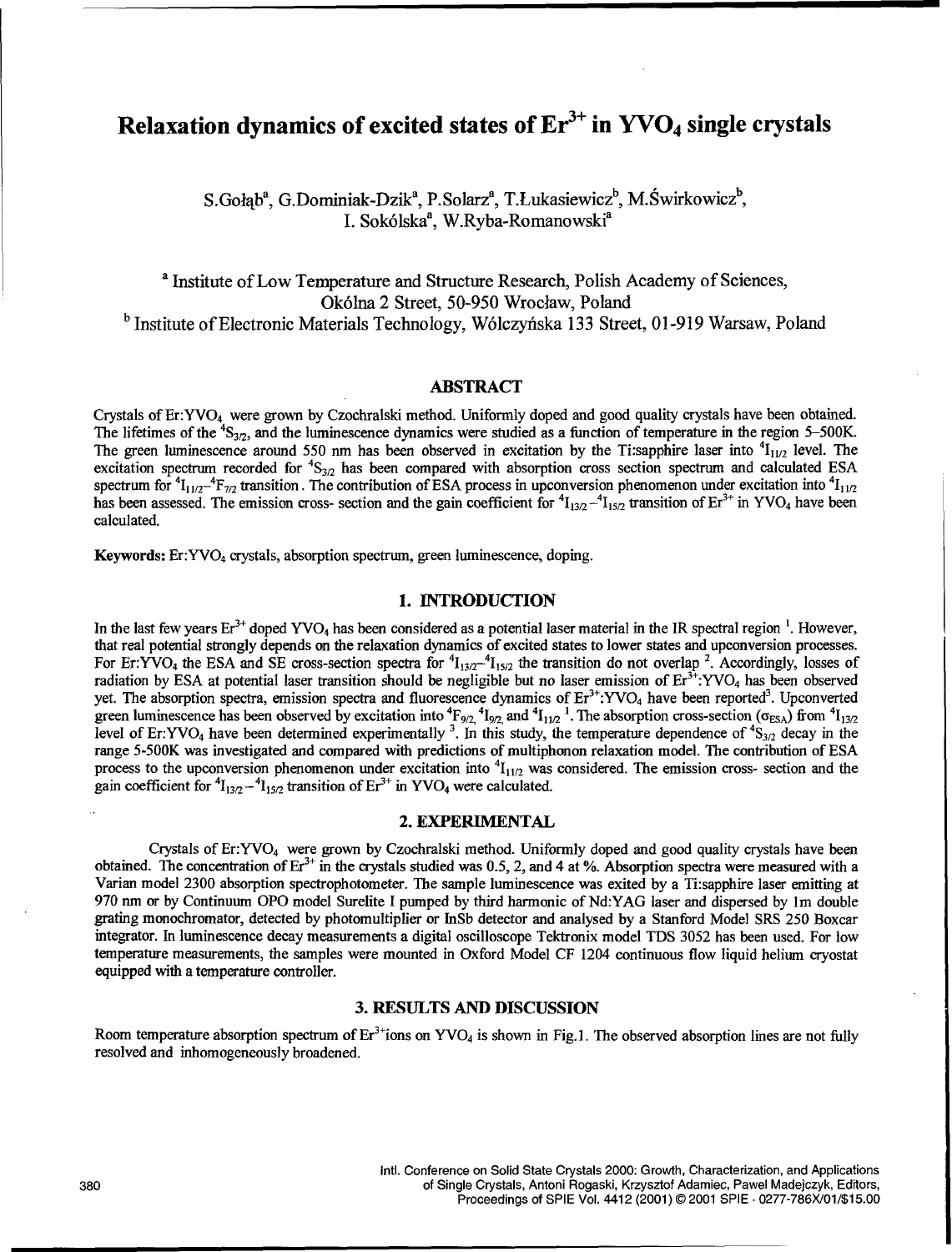The temperature dependence of luminescence lifetime of the  ${}^{4}S_{3/2}$  level of  $Er^{3+}$  in YVO<sub>4</sub> for samples containing 0,5at % and 4 at % of erbium is shown by solid circles and squares respectively in Fig.2. The samples were excited by OPO at 523 nm into the level  ${}^{2}H_{11/2}$ . The obtained data are consistent with data presented previously for room temperature and at 77K  ${}^{3,4}$ . In the phenomenological approach of Riseberg and Moos<sup>5</sup> the expected temperature dependence of <sup>4</sup>S<sub>3/2</sub> lifetime has been drawn according to the formula:

$$
\tau = \frac{12 A_{r} \left(^{2}H_{11/2}\right) \exp\left(-\frac{\Delta E}{kT}\right) + 4 A_{r} \left(^{4}S_{3/2}\right)}{12 \exp\left(-\frac{\Delta E}{kT}\right) + 4} + A_{0} \left(\frac{\exp\frac{\hbar \omega}{kT}}{\exp\frac{\hbar \omega}{kT} - 1}\right)^{p}
$$
(1)



22<sup>-</sup> observed discrepancy is not clear yet. This may be caused

by interaction of active ions with structural defects.<br>To elucidate a mechanism of upconversion the  $\begin{array}{c} \n\begin{array}{c} 18 \text{ } \\ \n\end{array} \end{array}$  **excitation spectrum of**  $\begin{array}{c} \n\end{array}$  $\begin{array}{c} \n\text{S}_{3/2} \text{ luminescence was recorded at} \\
\end{array}$ **16-** •room temperature. The sample was excited by tuneable Ti:sapphire laser in the range 968-988 nm and detected at  $12\frac{1}{2}$  **6 6 6 12.552.5nm. The resulting excitation spectrum is presented in** + in YV0 4 presented in<sup>3</sup> , we **6-** enrg lee diga4fE nY0 rsne **nw** have built the  $\sigma_{\text{ESA}}$  spectra corresponding to  ${}^{4}I_{11/2}{}^{4}F_{7/2}$ transition after pumping around 970 nm using the



Fig. 1 Absorption spectrum of Er<sup>3+</sup>ions in YVO<sub>4</sub> crystal recorded at room determined lifetime decreases temperature. The contract of the contract of the contract of the contract of the contract of the contract of the contract of the contract of the contract of the contract of the contract of the contract of the contract of t



Fig. 2 Temperature dependence of luminescence lifetime of the  $^{4}S_{3/2}$  level of Er<sup>3+</sup> in YVO<sub>4</sub> crystal. Data indicated by solid circles and squares for samples containing 0.5 at % and 4 at % of erbium, respectively. See text for the explanation of theoretical line.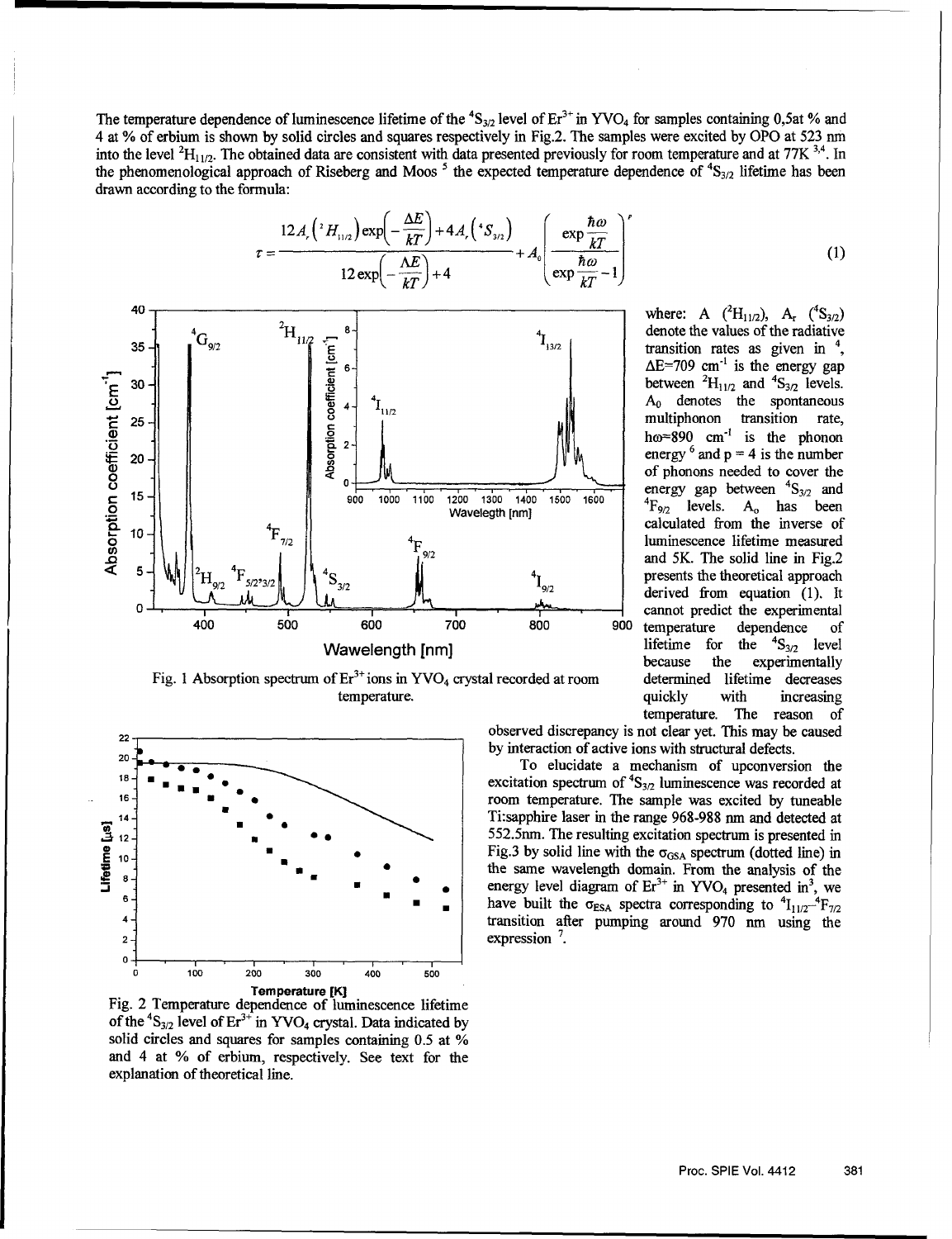$$
\sigma_{\scriptscriptstyle ES}^{J-J'}(\lambda) = \lambda S_{\scriptscriptstyle calc} \left(J-J'\right) \sum_{i,j} \frac{f_i}{2J'+1} \frac{1}{\pi} \frac{\Delta \lambda/2}{\left(\lambda - \lambda_y\right)^2 + \left(\Delta \lambda/2\right)^2} \tag{2}
$$

where : f<sub>i</sub> is the Boltzmann factor for i-th crystal field level of the starting multiplet J of ESA transition. This factor has been approximated by  $1/(2J+1)$ ;  $\lambda_{ij}$  are the expected wavelength position of ESA lines. In order to calculate  $\lambda_{ij}$ , the experimentally observed crystal-field energy levels of  $Er^{3+}$  ion in YVO<sub>4</sub>, for the  ${}^{4}I_{11/2}$  and  ${}^{4}F_{7/2}$  were taken from Table 3 in<sup>3</sup>.  $\Delta\lambda$  is the linewidth of ESA line assumed to has a Lorentzian profile and the same as of GSA line around 970 nm i.e.  $\Delta\lambda = 1$ nm;  $\lambda$  is the average wavelength of the transition  $\lambda = 9.74 \times 10^{-5}$ cm. S<sub>calc</sub> has been calculated by using expression:

$$
S_{\rm \,calc} = C(n)S\Big( {}^{4}I_{11/2} - J' \Big) \tag{3}
$$



Fig. 3 Room temperature excitation spectrum of  ${}^{4}S_{3/2}$  at 970nm may be appreciable. It was reported<sup>8</sup> that in Er<sup>31</sup> luminescence of  $Er^{3+}$  in YVO<sub>4</sub>- solid line with  $\sigma_{\text{GSA}}$ spectrum for  ${}^{4}I_{15/2}$ - ${}^{4}I_{13/2}$  (dotted line). For the comparison, principal processes for the upconversion emission near the calculated spectrum for  $\sigma_{\text{ESA}}$  <sup>4</sup> $I_{11/2}$ <sup>-4</sup> $F_{7/2}$  transition is 550nm. presented - bold line. To determine the emission cross section for  ${}^{4}I_{13/2}$ - ${}^{4}I_{15/2}$ 



calculated spectra and emission cross section (bold line)

where:  $C(n) = \frac{(n+2)2 \pi e}{2n}$  (4)

and 
$$
S(^{t}I_{11/2} - J) = \sum_{i=2,4,6} \Omega_{i} / \langle ^{t}I_{11/2} || U^{(i)} || J' \rangle |^{2}
$$
 (5)

S is the electric  $-$  dipole transition strength,  $U^{(t)}$  are matrix elements and  $\Omega_t$  are Judd-Ofelt parameters. S<sub>calc</sub> was calculated taking to account  $\Omega$  parameters from <sup>3</sup>, **1.5- 1.5 1.5 1.5 1.5 1.5 1.5 1.5 1.5 1.5 1.5 1.5 1.5 1.5 1.5 1.5 1.5 1.5 1.5 1.5 1.5 1.5 1.5 1.5 1.5 1.5 1.5 1.5 1.5 1.5 1.5 1.5 1.5 1.5 1.5 1.5 1.5** calculation it is assumed that all transitions between the **1.0- 1.0- 1.0- 1.0- 1.0- 1.0- 1.0- 1.0- 1.0- 1.0- 1.0- 1.0- 1.0- 1.0- 1.0- 1.0- 1.0- 1.0- 1.0- 1.0- 1.0- 1.0- 1.0- 1.0- 1.0- 1.0- 1.0- 1.0- 1.0- 1.0- 1.0- 1.0**polarisation.

It can be seen that the excitation spectrum coincides with 0,0 **both the ESA transition and GSA transition lines.** The **976** 989 984 988 **978** 976 984 988 **overlap with the**  $\sigma_{\text{GSA}}$  **is weaker than with**  $\sigma_{\text{ESA}}$ **. Thus, we conclude that the losses by ESA from <sup>4</sup>I<sub>11/2</sub> when exciting** doped fluorozirconate glasses, ESA processes were the

> transition of  $Er^{3+}$  in YVO<sub>4</sub> we have used the reciprocity method<sup>9</sup>. This method is based on the relation between absorption cross section  $\sigma_a(\lambda)$  and emission cross section  $a \mid \sigma_{\text{em}}(\lambda)$  by the following relation

$$
\sigma_{\scriptscriptstyle em}(\lambda) = \frac{Z_{\scriptscriptstyle low}}{Z_{\scriptscriptstyle up}} \sigma_{\scriptscriptstyle a}(\lambda) \exp\left(\frac{Z_{\scriptscriptstyle \rm Z} - E(\lambda)}{k_{\scriptscriptstyle \rm B} T}\right) \tag{6}
$$

upper level, respectively, defined as

$$
Z_{\scriptscriptstyle low} = \sum_{i=1}^n g_i \exp\left(\frac{-E_i}{k_B T}\right) Z_{\scriptscriptstyle up} = \sum_{j=1}^n g_j \exp\left(\frac{-\left(E_j - E(\lambda)\right)}{k_B T}\right)
$$

 $\begin{array}{rcl}\n\text{1450} & \text{1500} & \text{1550} \\
\text{1500} & \text{1500} & \text{1500}\n\end{array}\n\quad\n\begin{array}{rcl}\n\text{150} & \text{1500} \\
\text{1500} & \text{1500}\n\end{array}\n\quad\n\begin{array}{rcl}\n\text{150} & \text{1500} \\
\text{1500} & \text{1500}\n\end{array}\n\quad\n\begin{array}{rcl}\n\text{150} & \text{1500$ calculated spectra and emission cross section (bold line) and lower multiplets, and  $k_B$  is the Boltzmann constant.<br>b) luminescence spectra recorded for  $\frac{4I_{13/2}I_{15/2}}{I_{15/2}}$  under The ratio  $Z_{low}/Z_{un}$  calculated u b) luminescence spectra recorded for  $I_{13/2}$   $I_{15/2}$  under The ratio  $Z_{low}/Z_{up}$  calculated using the above values is excitation by Ti:sapphire laser emitting at 970 nm. All equal to 1.06. The energies of  $E_i$  and  $E_i$ excitation by Tisapphire laser emitting at 970 nm. All equal to 1.06. The energies of  $E_i$  and  $E_j$  Stark sublevels for spectra for  $\pi$  polarisation  $A_{1_{13/2}}$  and  $A_{1_{13/2}}$  were taken from Table 3 in <sup>3</sup>. Calculated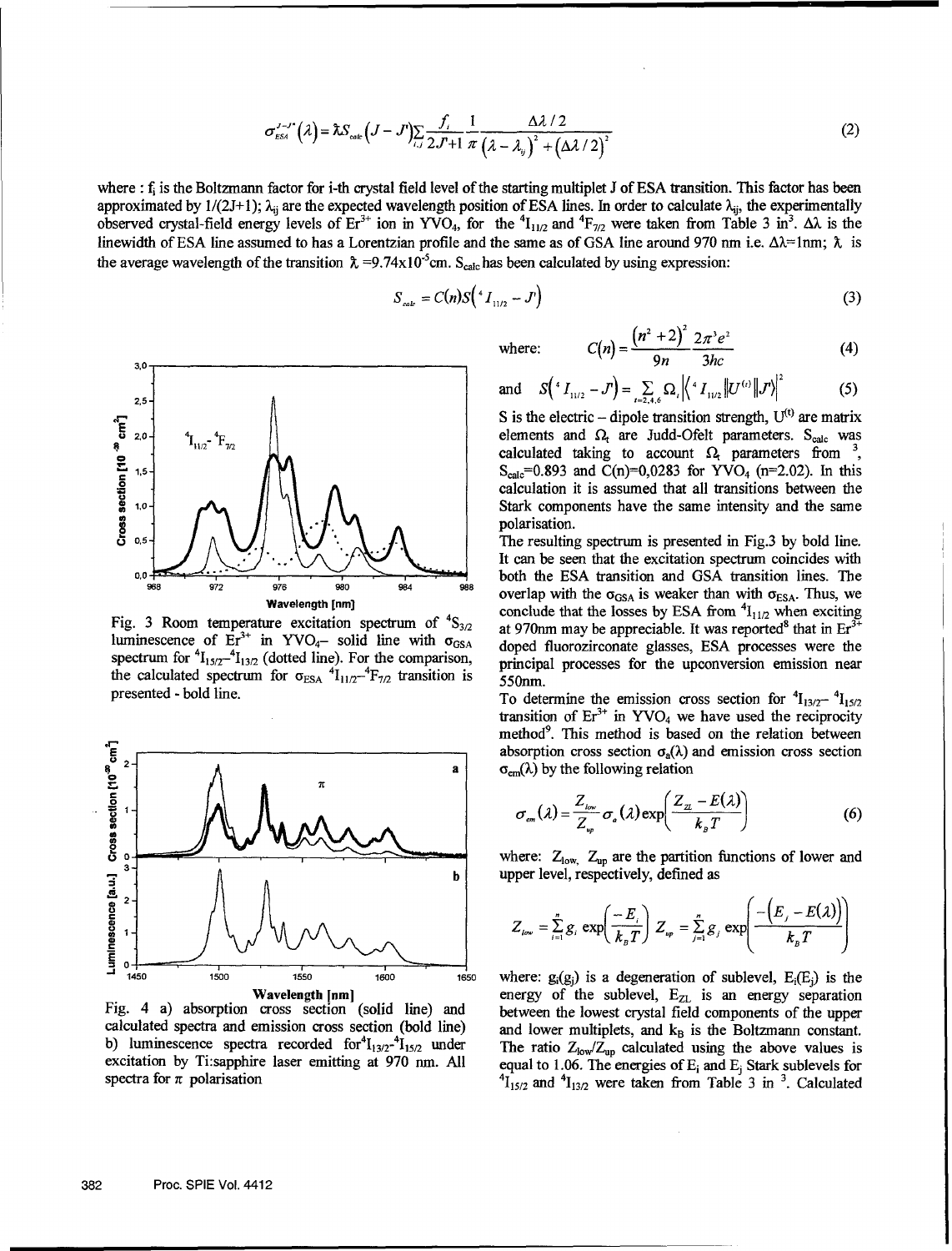

 $0,8$   $P=0.5, 0.4, 0.3, 0.2$  4. CONCLUSION **0.4, 0.3, 0.2**  $\pi$ 0,6- The theoretical approach basis on multiphonon 0.4  $\bigwedge$   $\bigwedge$   $\bigwedge$   $\bigwedge$   $\bigwedge$   $\bigwedge$   $\bigwedge$   $\bigwedge$   $\bigwedge$   $\bigwedge$   $\bigwedge$   $\bigwedge$   $\bigwedge$   $\bigwedge$   $\bigwedge$   $\bigwedge$   $\bigwedge$   $\bigwedge$   $\bigwedge$   $\bigwedge$   $\bigwedge$   $\bigwedge$   $\bigwedge$   $\bigwedge$   $\bigwedge$   $\bigwedge$   $\bigwedge$   $\bigwedge$   $\bigwedge$   $\bigwedge$   $\bigwedge$   $\begin{bmatrix} 0.2 \\ 0.0 \\ 0.6 \end{bmatrix}$ <br>  $\begin{bmatrix} 0.2 \\ -0.5, 0.4, 0.3, 0.2 \\ 0.6 \end{bmatrix}$ <br>  $\begin{bmatrix} 0.2 \\ -0.5, 0.4, 0.3, 0.2 \\ 0.6 \end{bmatrix}$ <br>  $\begin{bmatrix} 0.2 \\ -0.5, 0.4, 0.3, 0.2 \\ 0.6 \end{bmatrix}$ <br>  $\begin{bmatrix} 0.2 \\ -0.5, 0.4, 0.3, 0.2 \\ 0.6 \end{bmatrix}$ <br>  $\begin{bmatrix} 0.2$ cross section spectra derived by reciprocity<br> **P=0.5, 0.4, 0.3, 0.2,** A<br> **00** - A<br> **00** - **1** - **1** - **1** - **1** - **1** - **1** - **1** - **1** - **1** - **1** - **1** - **1** - **1** - **1** - **1** - **1** - **1** - **1** - **1** - **1** - **1** - **1** - " " **P=0.5,** 0.4,-03, *01* **T** luminescence spectra of 4113/24115/2 transition for  $\frac{300}{200}$  0,6  $\frac{1}{200}$   $\frac{1}{200}$   $\frac{1}{200}$   $\frac{1}{200}$   $\frac{1}{200}$   $\frac{1}{200}$   $\frac{1}{200}$   $\frac{1}{200}$   $\frac{1}{200}$   $\frac{1}{200}$   $\frac{1}{200}$   $\frac{1}{200}$   $\frac{1}{200}$   $\frac{1}{200}$   $\frac{1}{200}$   $\frac{1}{200}$   $\frac{1}{200}$  $0.4$   $\bigwedge / \bigvee / \bigvee$   $\bigvee$   $\bigvee$ 0,2- **0,0** 1525 1550 1575 1600 1625 165C Wavelength [nm]

Fig. 6 Gain coefficient calculated for several reasonable values of P for  ${}^{4}I_{13/2}$   ${}^{4}I_{15/2}$  transition  $Er^{3+}$  in YVO<sub>4</sub>

cross section  $\sigma_{\text{em}}(\lambda)$  for  $\pi$  and  $\sigma$  polarisation is indicated by **bold lines in Fig. 4a and Fig.5a, respectively.** Corresponding  $\sigma_a(\lambda)$  spectra are also given by solid lines in those figures. The luminescence spectra for  $\pi$  and  $\sigma$  polarisation recorded under excitation by Ti:sapphire laser emitting at 970 nm are presented in Fig.4b and Fig.5b. It can be seen that spectra derived by reciprocity method are **1** b old lines in Fig. 4a and Fig.5a, respectively.<br> **1** bold lines in Fig. 4a and Fig.5a, respectively.<br> **1** corresponding  $\sigma_a(\lambda)$  spectra are also given by solid lines<br> **1** in those figures. The luminescence spectra f  $\frac{3}{2}$  2<sup>-</sup> $\frac{1}{2}$  and  $\sigma_{cm}(\lambda)$  the gain coefficient G( $\lambda$ ) was calculated using

$$
G(\lambda) = N[P\sigma_{\scriptscriptstyle em}(\lambda) - (1 - P)\sigma_{\scriptscriptstyle a}(\lambda)] \tag{7}
$$

**Wavelength [nm]** where N is the  $Er<sup>3+</sup>$  concentration. P is a population Fig. 5 a) absorption cross section (solid line) and inversion parameter defined as a density of ions in upper calculated spectra and emission cross section (bold state divided by N. Results of calculation for several line) b) luminescence spectra recorded for  $I_{13/2}$ - $I_{15/2}$  reasonable values of P are shown in Fig. 6. The presented under excitation by Ti:sapphire laser emitting at 970 results are consistent with that presented by F.S. Ermeneux nm. All spectra for  $\sigma$  polarisation at al. <sup>1</sup> and suggest the possible application of Er:YVO<sub>4</sub> as a laser material operating near  $1.6\mu$ m.

relaxation model cannot predict the experimental level. The participation of the ESA process from excitation at 970 nm is appreciable. The emission coefficient for  ${}^{4}I_{13/2} - {}^{4}I_{15/2}$  transition suggest the material operating near 1.6  $\mu$ m.

#### **ACKNOWLEDGMENTS**

This work is supported by The Polish Committee for Scientific Research under grant No. 8T 11B 021 17

#### REFERENCES

1. F. S. Ermeneux, R. Moncorgé. P. Kabro, J. A. Capoblanco, M. Bettinelii, and E. Cavalli. "Crystal Growth and Luminescence properties of Er<sup>3+</sup> doped YVO<sub>4</sub> single crystals", *OSA Trends in Optics and Photonics an ASSL* 1, pp. 498-502, 1996.